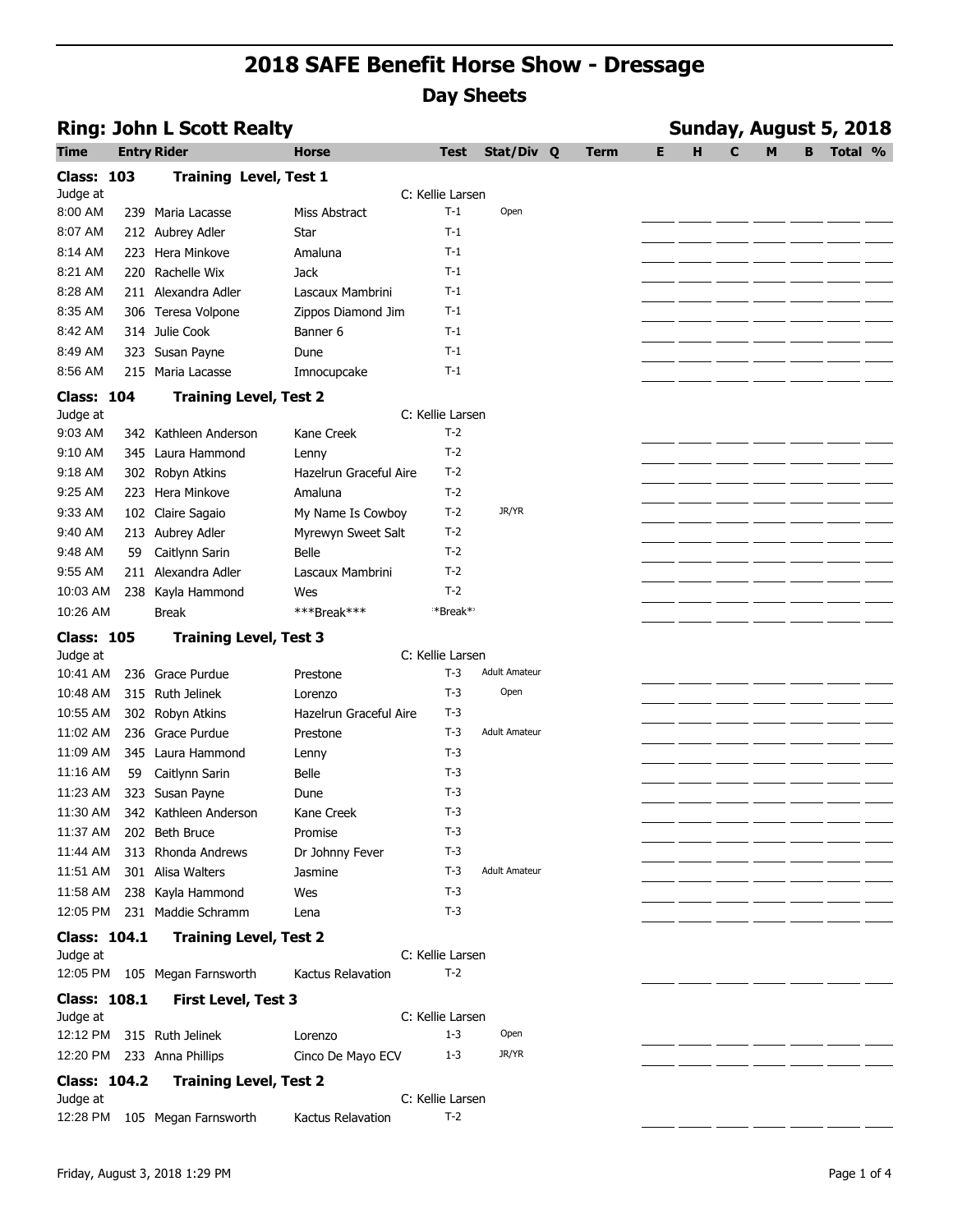| <b>Ring: John L Scott Realty</b> |  |                            |                     |                  |                      |  |             | Sunday, August 5, 2018 |   |              |   |   |         |  |  |  |
|----------------------------------|--|----------------------------|---------------------|------------------|----------------------|--|-------------|------------------------|---|--------------|---|---|---------|--|--|--|
| <b>Time</b>                      |  | <b>Entry Rider</b>         | <b>Horse</b>        | <b>Test</b>      | Stat/Div Q           |  | <b>Term</b> | E                      | H | $\mathbf{C}$ | M | B | Total % |  |  |  |
| <b>Class: 113</b>                |  | Freestyle, TOC             |                     |                  |                      |  |             |                        |   |              |   |   |         |  |  |  |
| Judge at                         |  |                            |                     | C: Kellie Larsen |                      |  |             |                        |   |              |   |   |         |  |  |  |
| 12:36 PM                         |  | 315 Ruth Jelinek           | Lorenzo             | FS1              | Open                 |  |             |                        |   |              |   |   |         |  |  |  |
| 12:45 PM                         |  | 321 Lauren Carroll         | Alibi               | FS <sub>1</sub>  | <b>Adult Amateur</b> |  |             |                        |   |              |   |   |         |  |  |  |
| 12:54 PM                         |  | 104 Analiese Sacksen       | Classic Rock        | FS1              |                      |  |             |                        |   |              |   |   |         |  |  |  |
| 1:03 PM                          |  | 209 Kristin Foster         | Chillibration       | FS <sub>1</sub>  |                      |  |             |                        |   |              |   |   |         |  |  |  |
| 1:12 PM                          |  | Lunch                      | ***Break***         | *Break*'         |                      |  |             |                        |   |              |   |   |         |  |  |  |
| <b>Class: 106</b>                |  | <b>First Level, Test 1</b> |                     |                  |                      |  |             |                        |   |              |   |   |         |  |  |  |
| Judge at                         |  |                            |                     | C: Kellie Larsen |                      |  |             |                        |   |              |   |   |         |  |  |  |
| 1:42 PM                          |  | 243 Stacy Day              | <b>Holiday Cruz</b> | $1 - 1$          |                      |  |             |                        |   |              |   |   |         |  |  |  |
| 1:49 PM                          |  | 202 Beth Bruce             | Promise             | $1 - 1$          |                      |  |             |                        |   |              |   |   |         |  |  |  |
| 1:56 PM                          |  | 239 Maria Lacasse          | Miss Abstract       | $1 - 1$          | Open                 |  |             |                        |   |              |   |   |         |  |  |  |
| 2:03 PM                          |  | 209 Kristin Foster         | Chillibration       | $1 - 1$          |                      |  |             |                        |   |              |   |   |         |  |  |  |
| 2:10 PM                          |  | 104 Analiese Sacksen       | Classic Rock        | $1 - 1$          |                      |  |             |                        |   |              |   |   |         |  |  |  |
| 2:17 PM                          |  | 243 Stacy Day              | <b>Holiday Cruz</b> | $1 - 1$          |                      |  |             |                        |   |              |   |   |         |  |  |  |
| <b>Class: 107</b>                |  | <b>First Level, Test 2</b> |                     |                  |                      |  |             |                        |   |              |   |   |         |  |  |  |
| Judge at                         |  |                            |                     | C: Kellie Larsen |                      |  |             |                        |   |              |   |   |         |  |  |  |
| 2:24 PM                          |  | 329 Robin Buxton           | Rhythm              | $1 - 2$          |                      |  |             |                        |   |              |   |   |         |  |  |  |
| <b>Class: 108</b>                |  | <b>First Level, Test 3</b> |                     |                  |                      |  |             |                        |   |              |   |   |         |  |  |  |
| Judge at                         |  |                            |                     | C: Kellie Larsen |                      |  |             |                        |   |              |   |   |         |  |  |  |
| 2:32 PM                          |  | 242 Arianna Newton         | Likeleigh Story     | $1 - 3$          |                      |  |             |                        |   |              |   |   |         |  |  |  |
| 2:40 PM                          |  | 240 Amanda Gelderman       | Chase Your Dreams   | $1 - 3$          |                      |  |             |                        |   |              |   |   |         |  |  |  |
| 2:48 PM                          |  | 104 Analiese Sacksen       | Classic Rock        | $1 - 3$          |                      |  |             |                        |   |              |   |   |         |  |  |  |
| 2:56 PM                          |  | 329 Robin Buxton           | Rhythm              | $1 - 3$          |                      |  |             |                        |   |              |   |   |         |  |  |  |
| 3:04 PM                          |  | 234 Arianna Newton         | Saintly Sacred      | $1 - 3$          |                      |  |             |                        |   |              |   |   |         |  |  |  |
| <b>Class: 109</b>                |  | <b>Second Level, TOC</b>   |                     |                  |                      |  |             |                        |   |              |   |   |         |  |  |  |
| Judge at                         |  |                            |                     | C: Kellie Larsen |                      |  |             |                        |   |              |   |   |         |  |  |  |
| 3:12 PM                          |  | 233 Anna Phillips          | Cinco De Mayo ECV   | $2 - 3$          | JR/YR                |  |             |                        |   |              |   |   |         |  |  |  |
| 3:20 PM                          |  | 321 Lauren Carroll         | Alibi               | $2 - 1$          | <b>Adult Amateur</b> |  |             |                        |   |              |   |   |         |  |  |  |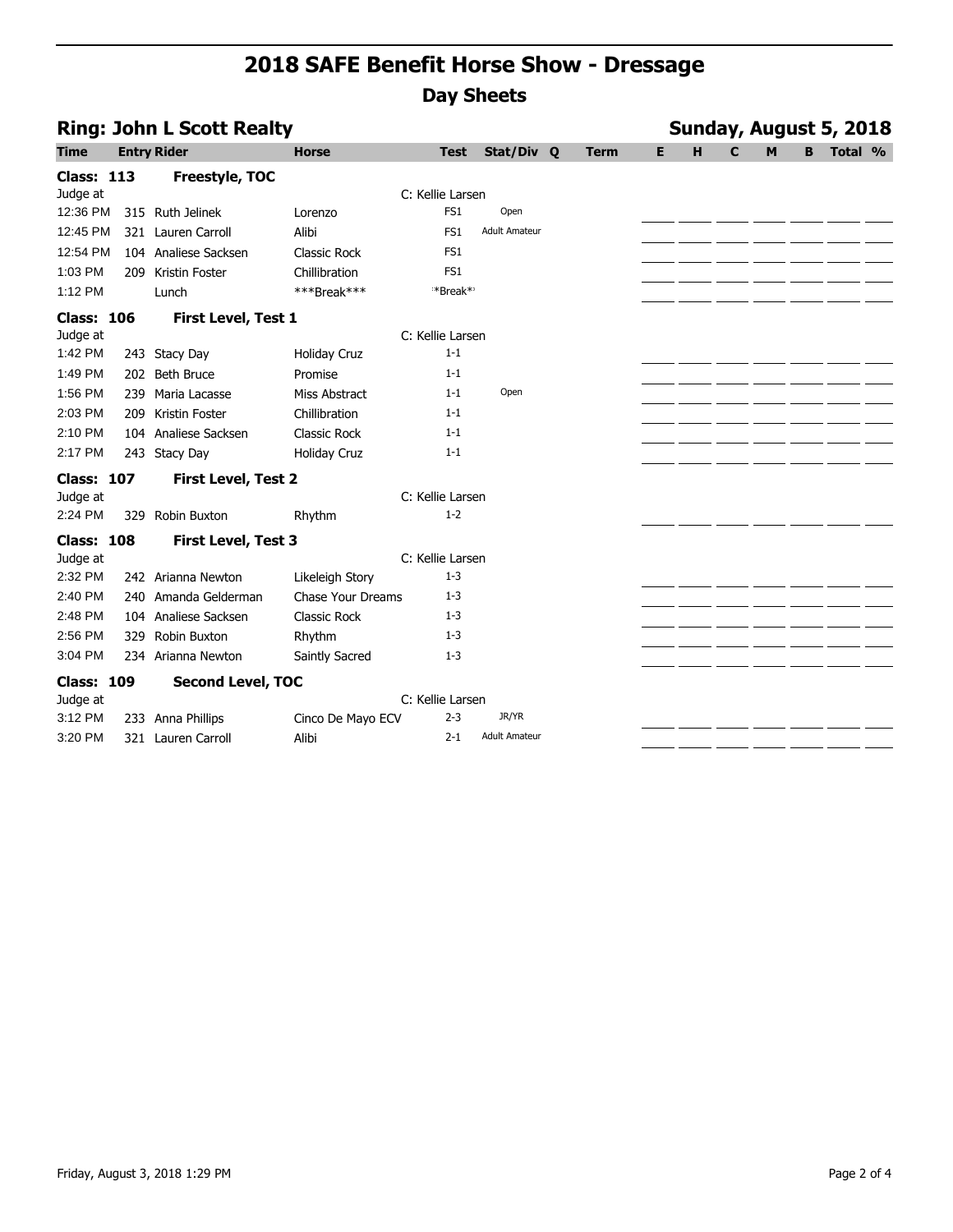| <b>Ring: New Homes Northwest</b> |     |                                    |                        |                      |               |  |             | Sunday, August 5, 2018 |   |              |   |   |         |  |  |  |
|----------------------------------|-----|------------------------------------|------------------------|----------------------|---------------|--|-------------|------------------------|---|--------------|---|---|---------|--|--|--|
| Time                             |     | <b>Entry Rider</b>                 | <b>Horse</b>           | <b>Test</b>          | Stat/Div Q    |  | <b>Term</b> | E.                     | н | $\mathbf{C}$ | M | B | Total % |  |  |  |
| <b>Class: 100.1</b>              |     | <b>Intro A</b>                     |                        |                      |               |  |             |                        |   |              |   |   |         |  |  |  |
| Judge at                         |     |                                    |                        | C: Kimberly Mitchell |               |  |             |                        |   |              |   |   |         |  |  |  |
| 9:00 AM                          | 65  | Peyton Kirkpatrick                 | Cricket                | <b>ILA</b>           |               |  |             |                        |   |              |   |   |         |  |  |  |
| 9:00 AM                          | 224 | <b>Emily Thorpe</b>                | Rueben-Ide Back Bay    | WDL1T3               |               |  |             |                        |   |              |   |   |         |  |  |  |
| 9:06 AM                          | 56  | Lilah Kennedy                      | Penny                  | ILA                  |               |  |             |                        |   |              |   |   |         |  |  |  |
| 9:07 AM                          |     | 330 Christine Laine                | Scandias American Idol | WDL1T4               |               |  |             |                        |   |              |   |   |         |  |  |  |
| 9:12 AM                          | 65  | Peyton Kirkpatrick                 | Cricket                | ILA                  |               |  |             |                        |   |              |   |   |         |  |  |  |
| 9:15 AM                          |     | 224 Emily Thorpe                   | Rueben-Ide Back Bay    | WDL1T3               |               |  |             |                        |   |              |   |   |         |  |  |  |
| 9:22 AM                          |     | 330 Christine Laine                | Scandias American Idol | WDL1T3               |               |  |             |                        |   |              |   |   |         |  |  |  |
| <b>Class: 101.1</b>              |     | <b>Intro B</b>                     |                        |                      |               |  |             |                        |   |              |   |   |         |  |  |  |
| Judge at                         |     |                                    |                        | C: Kimberly Mitchell |               |  |             |                        |   |              |   |   |         |  |  |  |
| 9:22 AM                          |     | 216 Jackie Baker                   | Cowboy                 | <b>ILB</b>           |               |  |             |                        |   |              |   |   |         |  |  |  |
| Class: 117                       |     | <b>Western Dressage Basic, TOC</b> |                        |                      |               |  |             |                        |   |              |   |   |         |  |  |  |
| Judge at                         |     |                                    |                        | C: Kimberly Mitchell |               |  |             |                        |   |              |   |   |         |  |  |  |
| 9:30 AM                          |     | 243 Stacy Day                      | <b>Holiday Cruz</b>    | WDBT1                |               |  |             |                        |   |              |   |   |         |  |  |  |
| 9:37 AM                          |     | 235 Marie Harris                   | Scout                  | WDBT2                |               |  |             |                        |   |              |   |   |         |  |  |  |
| 9:44 AM                          |     | 336 Pam McCoy                      | Bella                  | WDBT1                |               |  |             |                        |   |              |   |   |         |  |  |  |
| 9:51 AM                          |     | 243 Stacy Day                      | <b>Holiday Cruz</b>    | WDBT1                |               |  |             |                        |   |              |   |   |         |  |  |  |
| 9:58 AM                          |     | 235 Marie Harris                   | Scout                  | WDBT2                |               |  |             |                        |   |              |   |   |         |  |  |  |
| <b>Class: 116</b>                |     | <b>Western Dressage Intro, TOC</b> |                        |                      |               |  |             |                        |   |              |   |   |         |  |  |  |
| Judge at                         |     |                                    |                        | C: Kimberly Mitchell |               |  |             |                        |   |              |   |   |         |  |  |  |
| 10:06 AM                         |     | 204 Kaisa Cannon                   | <b>Best Hoff</b>       | WDI1                 |               |  |             |                        |   |              |   |   |         |  |  |  |
| 10:12 AM                         |     | 336 Pam McCoy                      | Bella                  | WDInt4               |               |  |             |                        |   |              |   |   |         |  |  |  |
| 10:20 AM                         |     | <b>Break</b>                       | ***Break***            | **Break**            |               |  |             |                        |   |              |   |   |         |  |  |  |
| 10:35 AM                         |     | 336 Pam McCoy                      | Bella                  | WDInt4               |               |  |             |                        |   |              |   |   |         |  |  |  |
| 10:42 AM                         |     | 303 Emily Bullard-Clough           | Sentimental Journey    | WDInt3               | Adult Amateur |  |             |                        |   |              |   |   |         |  |  |  |
| <b>Class: 100</b>                |     | <b>Intro A</b>                     |                        |                      |               |  |             |                        |   |              |   |   |         |  |  |  |
| Judge at                         |     |                                    |                        | C: Kimberly Mitchell |               |  |             |                        |   |              |   |   |         |  |  |  |
| 10:50 AM                         |     | 349 Rebecca Elam                   | Flash                  | ILA                  |               |  |             |                        |   |              |   |   |         |  |  |  |
| 10:56 AM                         |     | 309 Lara LaRose                    | Cowboy                 | <b>ILA</b>           |               |  |             |                        |   |              |   |   |         |  |  |  |
| 11:02 AM                         |     | 317 Michelle Schauer               | Eggnog                 | ILA                  |               |  |             |                        |   |              |   |   |         |  |  |  |
| 11:08 AM                         |     | 215 Maria Lacasse                  | Imnocupcake            | ILA                  |               |  |             |                        |   |              |   |   |         |  |  |  |
| 11:14 AM                         |     | 221 Elizabeth Snyder               | Graceland's Lucazade   | ILA                  |               |  |             |                        |   |              |   |   |         |  |  |  |
| 11:20 AM                         |     | 339 Stephanie Delaurenti           | 14 Carrot Rhythm       | ILA                  |               |  |             |                        |   |              |   |   |         |  |  |  |
| 11:26 AM                         |     | 113 Courtney Ahern                 | Markster               | ILA                  |               |  |             |                        |   |              |   |   |         |  |  |  |
| 11:32 AM                         |     | 300 Amy Hardebeck                  | CFS Light Me Up        | ILA                  |               |  |             |                        |   |              |   |   |         |  |  |  |
| 11:38 AM                         |     | 228 Betsy Kelley                   | Austontatious          | ILA                  |               |  |             |                        |   |              |   |   |         |  |  |  |
| 11:44 AM                         |     | 101 Addison Rolie                  | <b>Get Going Matty</b> | ILA                  |               |  |             |                        |   |              |   |   |         |  |  |  |
| 11:50 AM                         |     | 106 Lucy Leake-Deebach             | Coconut Macaroon       | ILA                  |               |  |             |                        |   |              |   |   |         |  |  |  |
| 11:56 AM                         |     | 101 Addison Rolie                  | <b>Get Going Matty</b> | ILA                  |               |  |             |                        |   |              |   |   |         |  |  |  |
| 12:02 PM                         |     | 112 Brianna Twigg                  | DaVinci                | ILA                  |               |  |             |                        |   |              |   |   |         |  |  |  |
| 12:08 PM                         |     | Lunch                              | ***Break***            | *Break* <sup>*</sup> |               |  |             |                        |   |              |   |   |         |  |  |  |